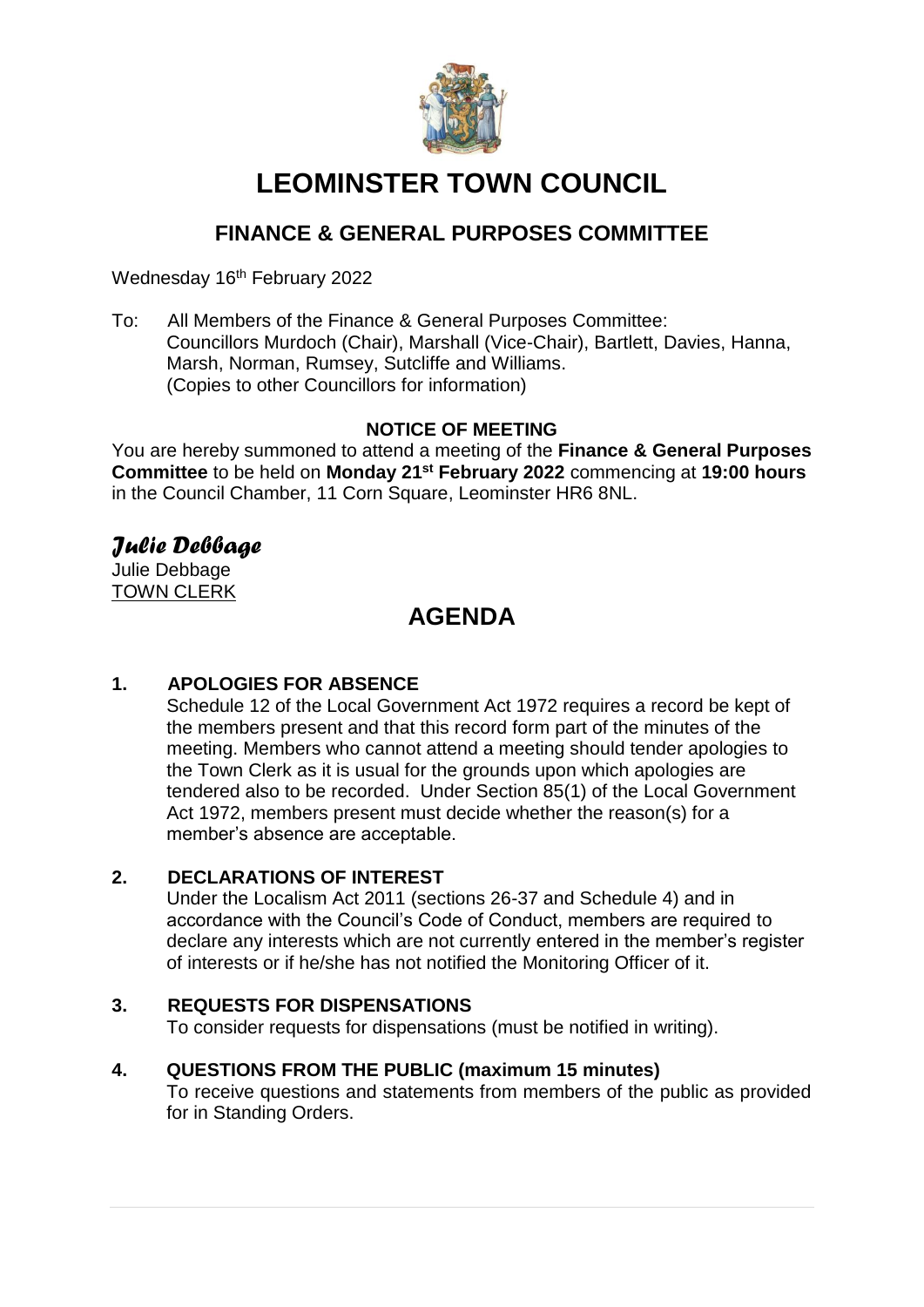#### **5. MINUTES OF PREVIOUS MEETING**

To receive and approve as a correct record the minutes of the Finance & General Purposes Committee meeting held on 20<sup>th</sup> December 2021.

#### **6. CLERK'S REPORT**

To receive the Clerk's Report on matters outstanding that may not appear on the agenda.

#### **7. FINANCIAL AND COMMITTEE MATTERS**

#### **(a) Income and Expenditure Report**

To consider the Income and Expenditure report up to the end of January 2022 (Month 10) and additional budget notes. Please see supporting documents.

#### **(b) Accounts Paid and Outstanding Accounts for Payment**

A list of accounts paid relating to the months of January and February 2022. Please see supporting documents.

#### **(c) Committee Report**

Please see the attached Committee update report.

#### **8. CONFIDENTIAL ITEMS**

Certain items are expected to include the consideration of exempt information and the Finance Committee is, therefore, recommended to resolve "That, in accordance with Section 100A(4) of the Local Government Act 1972, the public be excluded during the discussion of the matters referred to in the items listed below, on the grounds that they involve the likely disclosure of exempt information, as defined in the respective paragraph of Part 1 of Schedule 12A of the Act, and the public interest in maintaining the exemption outweighs the public interest in disclosing the information"

#### **(a) Grant Report**

- To consider any grant applications.
- To consider a report of grants awarded in the last financial year.
- To review and approve the new Grant Application Form.

#### **(b) Staff Holiday**

#### **9. DATE OF NEXT MEETING**

The next meeting of the Finance & General Purposes Committee will be held on Monday 25th April 2022 commencing at **19:00** hours in the Council Chamber, 11 Corn Square, Leominster HR6 8YP (subject to approval of the meetings calendar at the next Full Council meeting on 28<sup>th</sup> March 2022).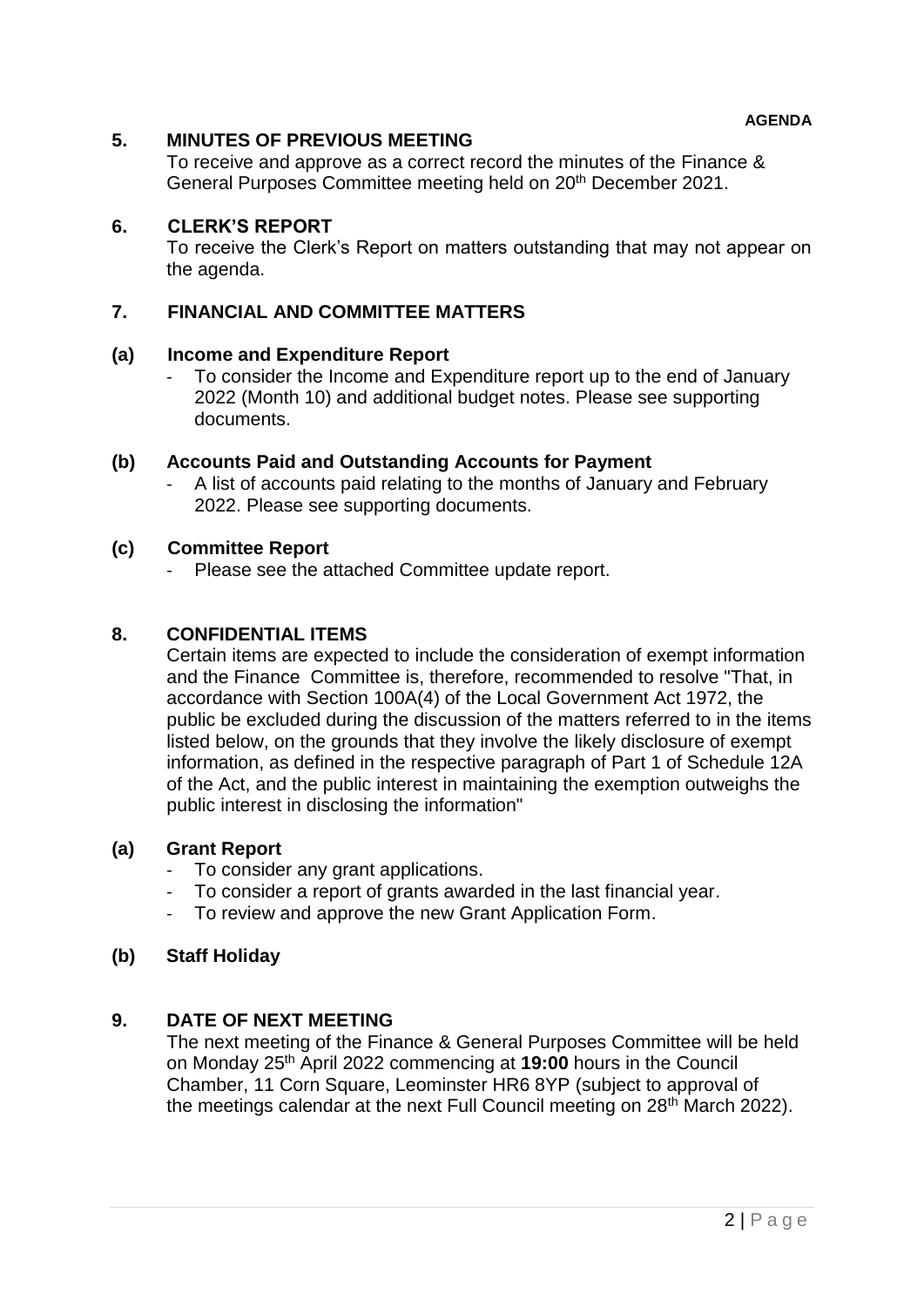## **MINUTES (Agenda Item 5) LEOMINSTER TOWN COUNCIL**

## **FINANCE & GENERAL PURPOSES COMMITTEE**

Minutes of the Finance & General Purposes Committee meeting held on Monday 20<sup>th</sup> December 2021 commencing at 19:00 hours in the Council Chamber, 11 Corn Square, Leominster HR6 8NL

**MEMBERS PRESENT:** Councillors Murdoch (Chair), Marshall (Vice-Chair), Bartlett, Davies, Hanna, Norman, Sutcliffe and Williams.

**OFFICERS PRESENT:** Town Clerk and Democratic Services Officer.

#### **FG39/21 APOLOGIES FOR ABSENCE**

Apologies for absence were received and accepted by the Committee for Cllr Rumsey (Prior Engagement).

### **FG40/21 DECLARATIONS OF INTEREST**

There were no Declarations of Interest made.

- **FG41/21 REQUESTS FOR DISPENSATIONS** There had been no requests for dispensations received.
- **FG42/21 QUESTIONS FROM THE PUBLIC** No members of the public were present. No matters were raised.
- **FG43/21 MINUTES OF PREVIOUS MEETING** It was **RESOLVED** that the minutes of the Finance & General Purposes Committee meeting held on 25<sup>th</sup> October 2021 be agreed and signed as a correct record.

#### **FG44/21 CLERK'S REPORT**

The clerk informed the Committee that some of the Christmas Lights have not been working. The clerk will raise the issues with the contractor and request a rebate.

#### **FG45/21 FINANCIAL AND COMMITTEE MATTERS**

#### **(a) Income and Expenditure Report**

 Committee noted the report up to the end of November 2021 and the additional budget notes.

Cllr Sutcliffe requested that the best before date and sell by date on products sold in the TIC are checked monthly.

#### **(b) Accounts Paid and Outstanding Accounts for Payment**

 Following consideration of the accounts paid and outstanding accounts for payment, Committee **RESOLVED** to ratify the payments relating to November and December 2021.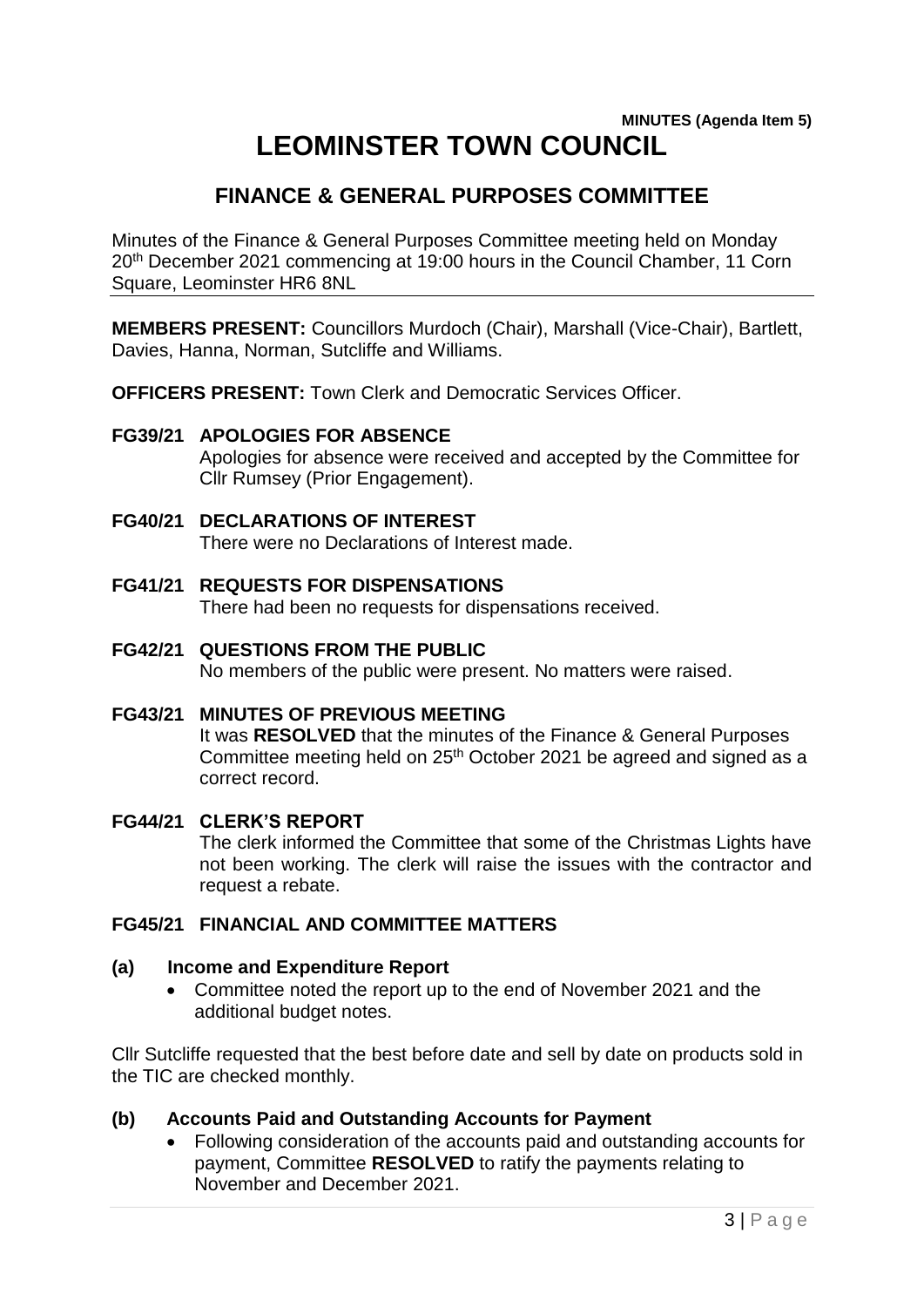## **(c) Budget Working Group Report**

• Committee noted the draft budget report prepared by the Budget Working Group. The Budget Working Group will meet again, at the beginning of January 2022, before the budget is presented to Full Council for approval at the meeting on 24<sup>th</sup> January 2022.

## **(d) Grants awarded 2021/22**

- Committee noted the verbal update, provided by the clerk, regarding grants awarded in 2021/22:
	- $\circ$  No Wrong Door (part of HVOSS) the project has been delayed due to Covid-19. Arrangements have been made to commence work at Earl Mortimer College at the start of January 2022;
	- o Herefordshire New Leaf a website launch poster has been produced. There will be a renewed poster and flyer/website distribution in the new year. Exhibitions are planned for February 2022 at Salt Road gallery, Plantastik, 35 West and Earl Mortimer College;
	- $\circ$  Leominster Area Polish Society the signage project has been delayed due to Covid-19. Leominster Museum are prepared to assist with shaping the content of the interpretation sign to ensure consistency with other signage in the town. A meeting has been requested with the chair of the society by the Projects & Grants Officer to discuss progress on the project.

Committee noted that the recipients of grants need to demonstrate that the grants have been used as advised in their applications. If not the grants should be repaid to Leominster Town Council.

- **(e) Committee Report** Committee considered the Committee Update Report and, following discussion, **RESOLVED:**
	- To note the report:
	- To approve the request from Westend WiFi to locate the first Leominster Town wifi access point on the front of 11 Corn Square, underneath the attached street lamp;
	- To note that Westend WiFi will be installing 'things' connectivity that will cover a large part of Leominster. As part of their social value contribution they are offering a range of installations that can monitor humidity (black mould), temperature (fuel poverty), movement (lack of activity) and air quality (health). Emergency buttons can also be installed where help is urgently required:
	- To move the councillor email service to Microshade as they provide enhanced security through a variety of filters;
	- To accept a quote from Supplier 1 for the materials (Thermafleece cosy wool) required to insulate the roof at 11 Corn Square;
	- To note Cllr Sutcliffe's recommendation to notify relevant bodies that the effort required to claim certain grants is disproportionate to the level of the grant;
	- To note the following verbal update, provided by the clerk, regarding the High Street Heritage Action Zone: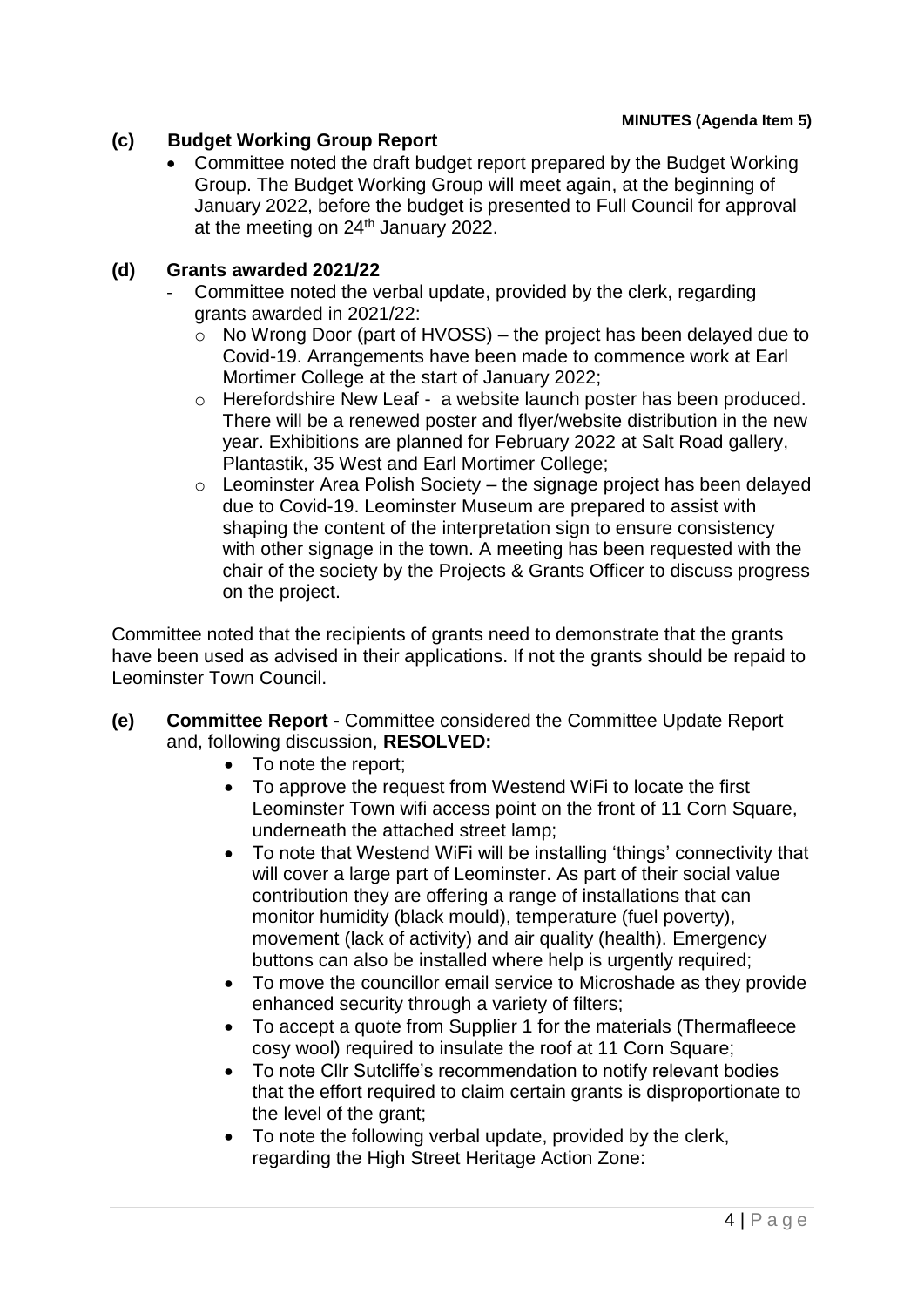#### **MINUTES (Agenda Item 5)**

- o Public realm: tenders for this work have been evaluated and a contract is currently being negotiated with the successful contractor. Consultation is expected to begin in Jan 2022.
- o Historic buildings grant scheme: a number of EOIs have been received for this scheme. Herefordshire Council's conservation team and external consultant have been working with landlords to investigate potential projects and complete the preliminary works required to inform full grant applications. It is hoped that the first grant offers will be made in Spring 2022.
- o Wi-Fi and footfall counters in the town centre: Westend WiFi have been appointed as the contractor for this project. Potential locations for wifi and footfall sensors have been identified, with permissions, planning considerations and landlord discussions due to be pursued over the next month. Team Leominster have been consulted in regards to the social value projects that have been suggested by Westend WiFi as part of this project. Completion date for this project is 31st March 2022.
- o Web-based heritage app: Visual Works have been appointed as the developer for this project. The HSHAZ Steering Group have appointed a Sub-Group to develop the project, which includes representation from heritage, culture and disability groups. The student senior leadership team from Earl Mortimer College have also agreed to advise on the project, as youth representatives. Initial launch date for this project is 31st March 2022.
- o Conservation Area appraisal: A draft appraisal report has been submitted to Herefordshire Council's conservation team and revisions have been made. The report will be circulated to the HSHAZ Steering Group for comment in advance of wider circulation.
- o Listing enhancement project: Historic England staff have made initial site visits to properties in the centre of town that may be suitable for dendrochronology investigations. Further work on the listing project is scheduled for Spring/Summer 2022.
- To request that the HAZ Project Manager visits Leominster for a walkabout in order that he can familiarise himself with the town;
- To request that the HAZ Project Manager provides a full presentation on the HAZ scheme at the Full Council meeting on 24th January 2022;
- To note that the governance procedure for dealing with HAZ grant applications is in place;
- To note that the Cultural Consortium held a meeting last week and there are many ideas for events in the town commencing in 2022;
- To write to Cllr Tyler (Cabinet member for Housing, Regulatory Services and Community Safety at Herefordshire Council) to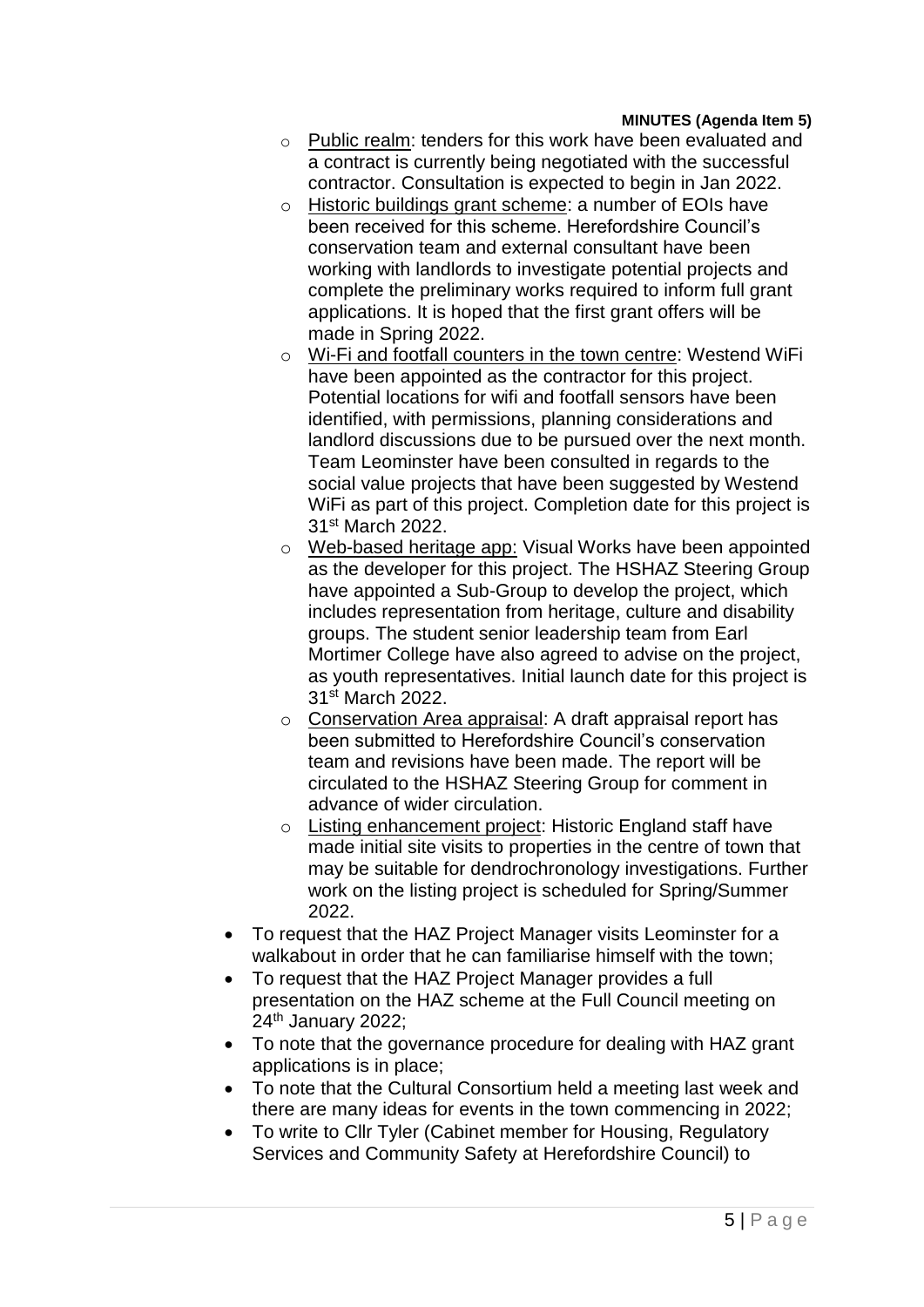#### **MINUTES (Agenda Item 5)**

request clarification regarding the proposed CCTV provision in Leominster for 2022-23.

Cllr Williams left the meeting at 20.14 hours.

#### **FG46/21 CONFIDENTIAL ITEMS**

As certain items were expected to include the consideration of exempt information and the Finance & General Purposes Committee **RESOLVED**  that, in accordance with Section 100A(4) of the Local Government Act 1972, the public be excluded during the discussion of the matters referred to in the items listed below, on the grounds that they involve the likely disclosure of exempt information, as defined in the respective paragraph of Part 1 of, Schedule 12A of the Act, and the public interest in maintaining the exemption outweighs the public interest in disclosing the information.

## **(a) Grant Report**

Following consideration of the grant applications Committee **RESOLVED:**

- To allocate a grant of £920 from the General Grant budget to Everybody Dance to subsidise travel costs and employ specialist support staff for the Great Outdoors project;
- To allocate a grant of £1000 from the Youth Grant budget to Kids Kitchen Collective CIC to deliver six 2-hour family cooking sessions at Leominster Children's Centre;
- To allocate a grant of £530 from the Youth Grant budget to Leominster Priory Holiday Club to cover the cost of hiring toilets and fencing;
- To allocate a grant of £700 from the General Grant budget to Jenny Pipes Morris for venue hire and equipment. Committee requested that practice sessions are held at a venue in Leominster if possible. The clerk will check whether they have tried to find premises in Leominster.

#### **(b) Potential asset acquisition**

Committee considered the potential asset acquisition and **RESOLVED** to give delegated authority to the clerk to pursue acquisition of the asset if the opportunity arises.

## **FG47/21 DATE OF NEXT MEETING**

Committee noted that the next meeting of the Finance & General Purposes Committee would be held on Monday 21<sup>st</sup> February 2022 at 19:00 in the Council Chamber, 11 Corn Square, Leominster HR6 8YP.

There being no other business the meeting closed at 20:44 hours.

## **CHAIR:**

**DATE:**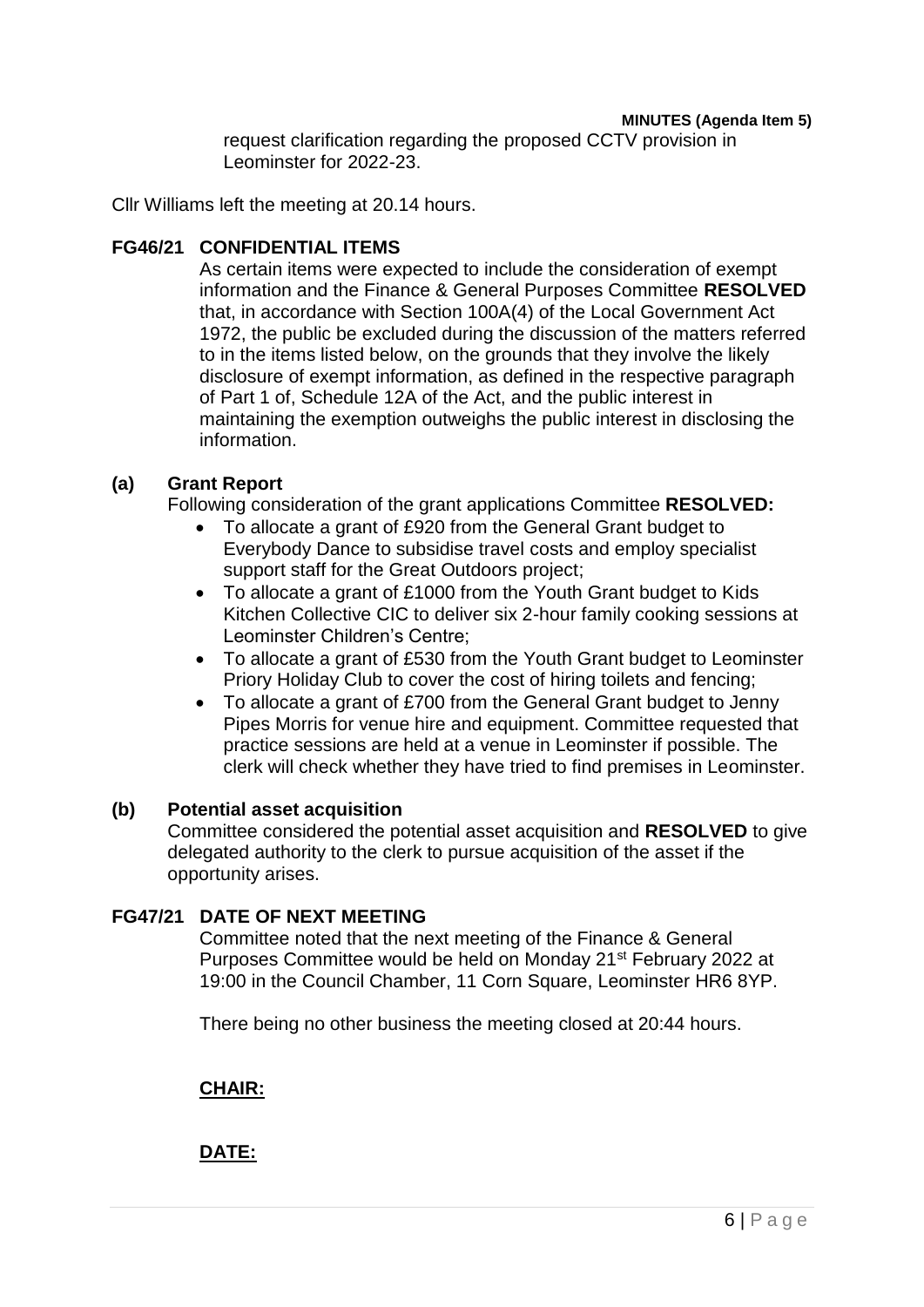| Date:                         | 14th February 2022                                                                  |
|-------------------------------|-------------------------------------------------------------------------------------|
| Title:                        | <b>Committee Report</b>                                                             |
| <b>Purpose of the Report:</b> | To provide Members with a full report relating to all<br>current Committee matters. |
| <b>Contact Officers:</b>      | Julie Debbage                                                                       |

#### **1. RECOMMENDATIONS**

- **1.1 That the report be noted;**
- **1.2 To make a decision on items 3.5, 3.6, 3.7 and 3.9.**

#### **2. INTRODUCTION**

- 2.1 This report updates members on Committee matters and identifies items that require a decision.
- 2.2 The responsibilities of the Finance & General Purposes Committee are contained within the Terms of Reference and Scheme of Delegation. These include monitoring the Council's finances, recommending the annual budget and overseeing project development.

#### **3. COMMITTEE REPORT**

- 3.1 *Old Priory Asset Transfer*
	- Notification has been received that The Old Priory Asset Transfer to Leominster Town Council is now imminent and the Heads of Terms are being drawn up.
	- There is the possibility of linking the Old Priory project to the HSHAZ scheme to provide a measured survey and a condition survey.
- 3.2 *Precept Request*
	- The precept request of £598,117 agreed at the last meeting of the Full Council on 24th January 2022 has been returned to Herefordshire Council.
- 3.3 *High Street Heritage Action Zone*
	- The consultation regarding the Re-imagination of Corn Square and the wider Public Realm works is about to begin. Representatives of McBains and Turleys are about to begin engaging with stakeholders and a meeting with town councillors will be arranged shortly. The free town wifi and footfall counters, subject to permissions being granted, are about to be installed and the new web app is being developed. Signage promoting the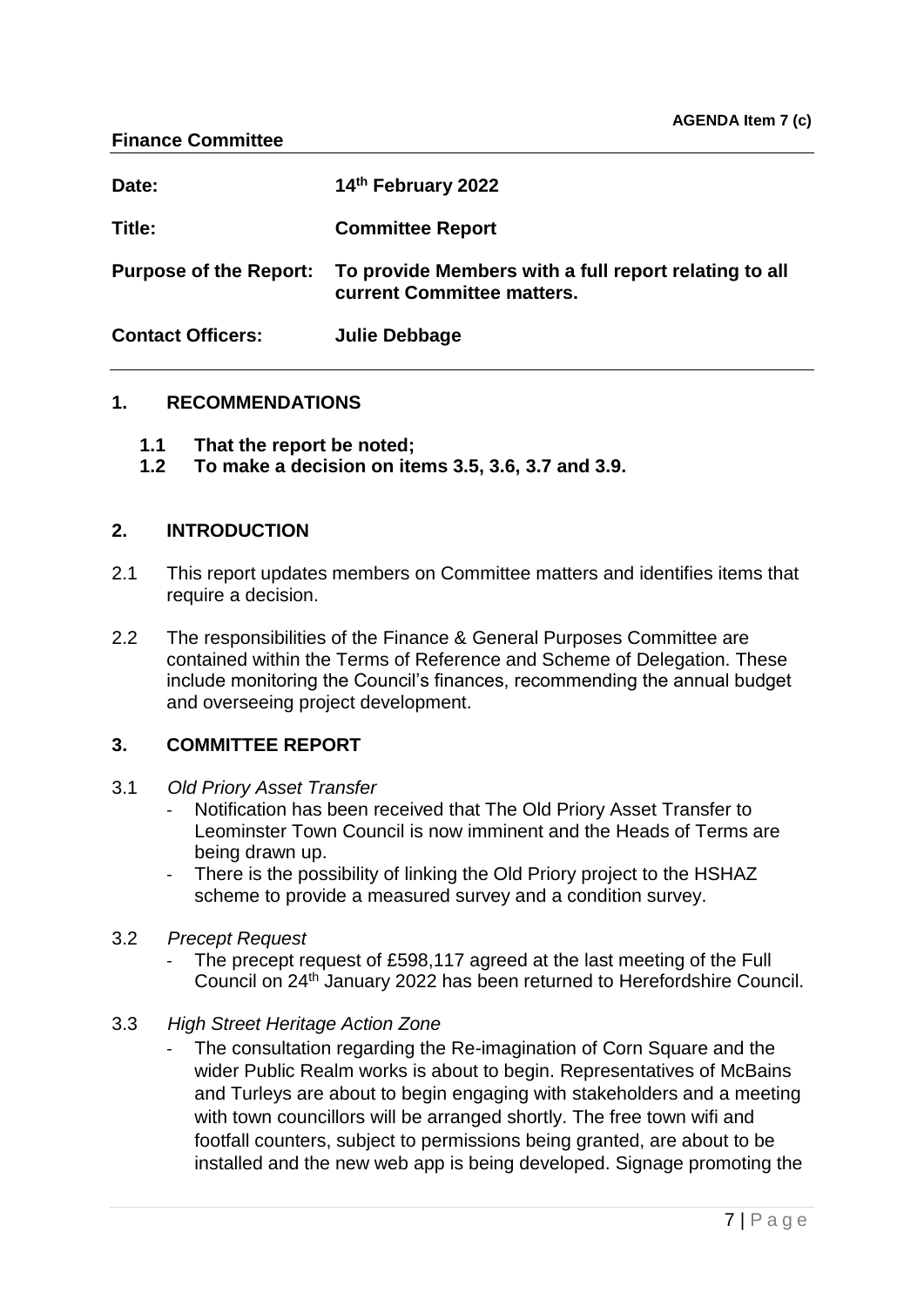HSHAZ has been erected around the town and the three small projects associated with the scheme are currently underway.

- A number of offers to applicants of the Grant Scheme are due to be made in the coming month but due to GDPR it is not possible to give further details at this time.

## 3.4 *Cultural Consortium*

- The Cultural Consortium have a Leominster Roars exhibition created by the students of Westfield School in The Stable Gallery and this will be expanded to include more detailed information about the High Street Heritage Action Zone scheme in general.
- Students from the Hereford College of Art have produced logos for the Cultural Consortium.
- There are a number of projects being planned that focus on Barons Cross estate in conjunction with Team Leominster.
- *3.5 Asset Register*
	- The annual review of the asset register needs to be carried out before the year end. The clerk and a nominated councillor will carry this out in March.
- *3.6 Clock at Grange Court*
	- The Town Council owns the longcase clock situated in Grange Court. The clock is not currently working and a quote of £435 has been obtained to have the pendulum repaired and the clock movement serviced. It will then be covered by a 12-month guarantee.

## *3.7 Welcome Back Fund and Great Places to Visit Fund*

- All projects with Welcome Back Funding must be completed by the end of March 2022. Please see the update below:
	- Greening Leominster's Bus Station: Permissions have been requested and two planters have been sourced. These will be donated to Leominster in Bloom when the project ends.
	- Leominster Independent Shops promotional event: Two business forum events have been carried out (in person and virtually) and a business directory is being set up. A 'Leominster Independents Day' has been organised for Saturday 12<sup>th</sup> March, which has free parking and is going to be promoted, with the help from Herefordshire Council, countywide.
	- Providing additional temporary toilet facilities in Central Car Park: The funds for this project have been moved to the Leominster Independent Shops project as it has been recognised that this will not be able to be completed within the allowed timeframe.
	- Additional Street Cleaning on Saturdays: Extra street cleaning will continue until the end of March 2022. This is particularly useful as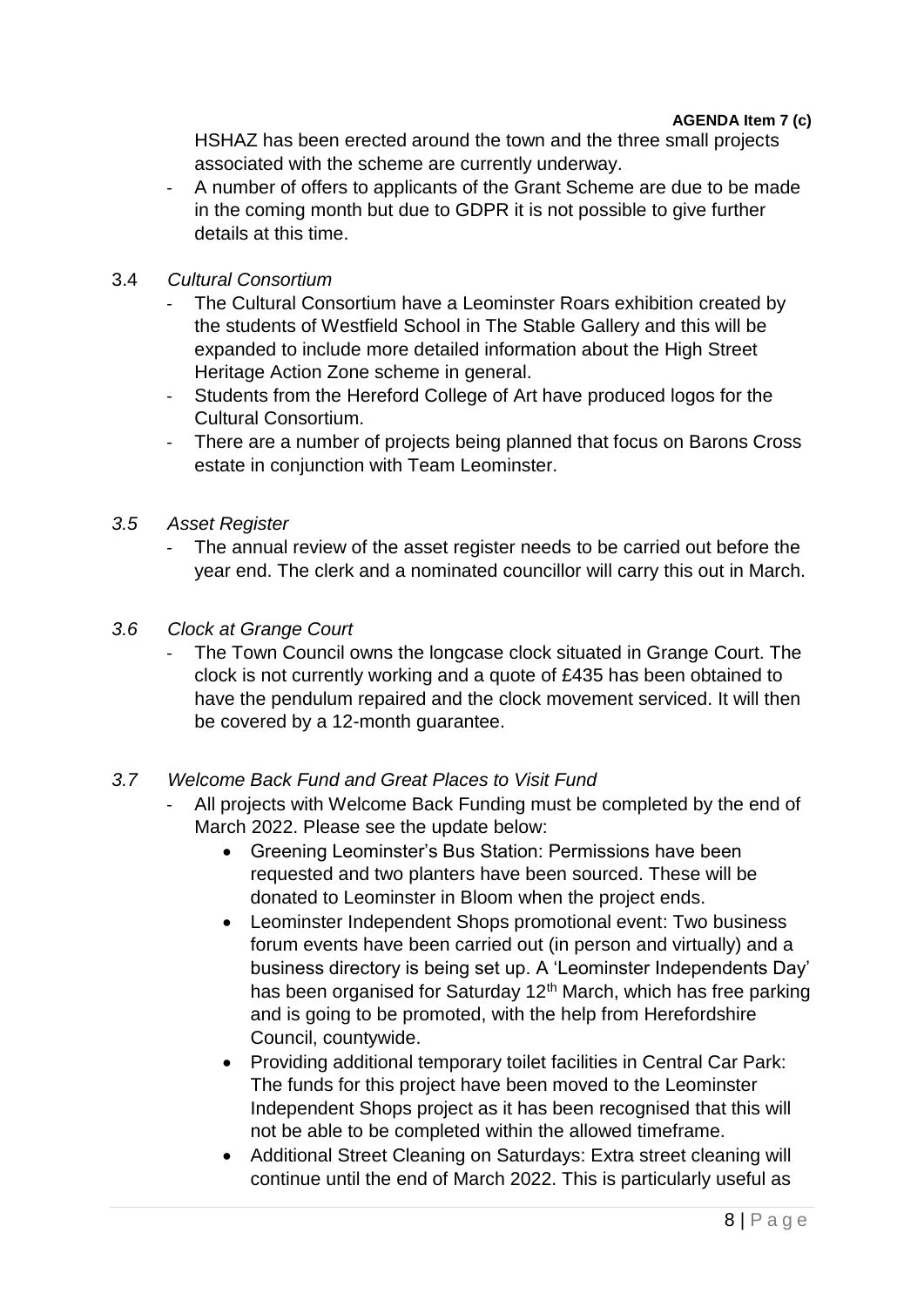there wasn't any provision on Saturday mornings and it ensures that the town is clean for the weekend.

- Through the Wardrobe Free Children's Event: This was successfully completed in December within budget. 405 people attended the event over 2.5 hours and excellent feedback has been received.
- Tree Works in Leominster Town Centre: Quotes are being sought and permission has now been obtained to ensure that the town centre trees are well maintained.
- Great Places to Visit Fund One of the projects is a Shop Front Grant Scheme to enable smaller projects to go ahead and compliment the HSHAZ scheme. Approval by councillors is required, please see attached documents.

## *3.8 Budget Consultation Report*

A summary of the recent Budget Consultation Report has been sent to Leominster News and will be put on the website from 1<sup>st</sup> March 2022. All respondents to the survey that identified that they would like a copy will receive one via email.

### *3.9 Personnel Meeting and Clerk's Appraisal*

- To set a date for the next meeting of the Personnel Sub-Committee and the town clerk's appraisal.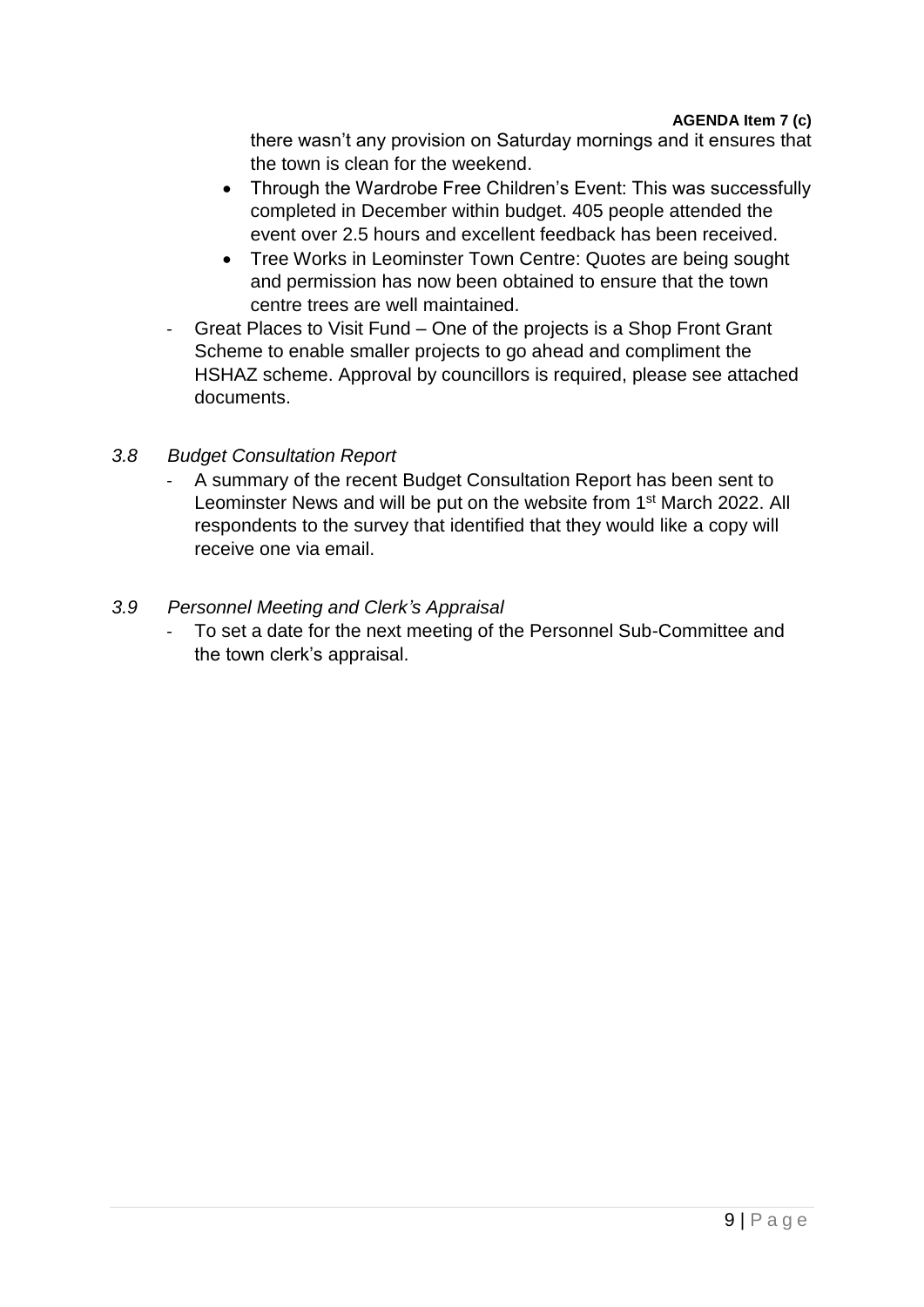## **LEOMINSTER TOWN COUNCIL**

## **Shop Front Improvement Grant Scheme – Application Form**

*This scheme is funded from the Government's Covid-19 Outbreak Management Funds grant as part of Herefordshire Council's Covid-19 recovery plan, supporting economic recovery and improving wellbeing in Herefordshire.*

Leominster Town Council is committed to ensuring that its grants programmes are accessible to all local community groups and organisations. If you need a copy of this application form (or the accompanying scheme guidance) in an alternative format, then please contact the Leominster Town Council Offices by email on [admin@leominstertowncouncil.gov.uko](mailto:admin@leominstertowncouncil.gov.uk)r phone on 01568 611 734.

If you have any questions regarding the completion of this form, or would like to discuss your project in advance of submitting a grant application, then please contact the Town Council's Projects and Grants Officer, Liz Womack, on [e.womack@leominstertowncouncil.gov.uk](mailto:e.womack@leominstertowncouncil.gov.uk) or by phone on 01568 611 734.

*APPLICANT DETAILS*

| <b>Contact Name</b>                           |  |
|-----------------------------------------------|--|
| <b>Contact Address</b>                        |  |
| <b>Name of Business</b>                       |  |
| Business address (if<br>different from above) |  |
| <b>Contact Telephone</b>                      |  |
| <b>Contact Email</b>                          |  |
| Website (if applicable)                       |  |
| <b>Nature of Business</b>                     |  |

| registered? |
|-------------|
|-------------|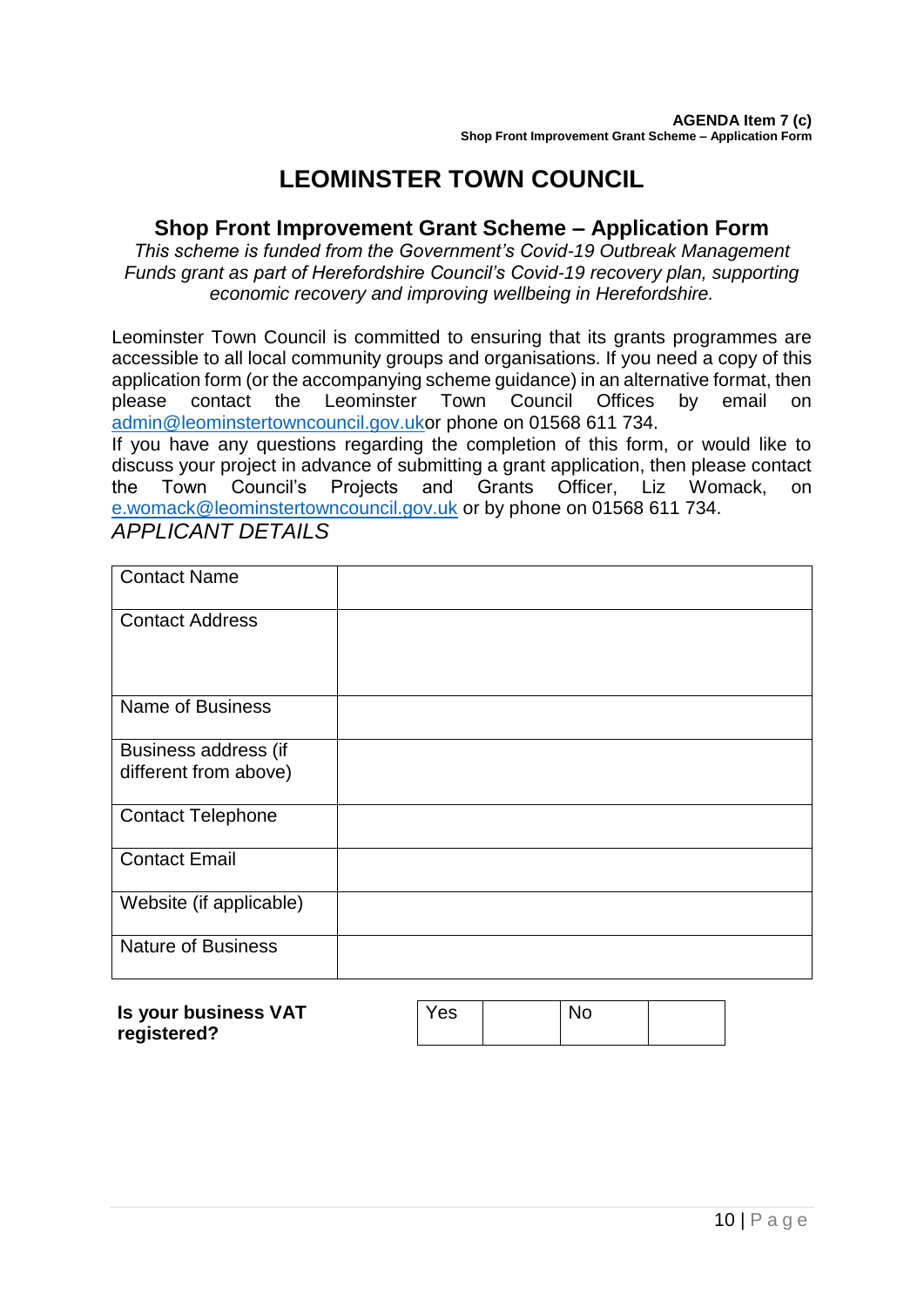#### **AGENDA Item 7 (c) Shop Front Improvement Grant Scheme – Application Form**

#### **Your interest in the property:**

**\_\_\_\_\_\_\_\_\_\_\_\_\_\_**

| <b>Owner</b>           |  |
|------------------------|--|
| ⊩Tenant                |  |
| Other (please specify) |  |

#### **If you are a tenant, please give number of years remaining on your lease:**

*If you are not the owner of the building, it is your responsibility to ensure that you have permission to undertake the work outlined in this form.*

**Have you made any previous applications for grant improvements on the premises?**

Yes No

**If yes, please give details below:**

#### **Please describe the work you propose to carry out:**

| <b>Description of Work</b> | Cost | <b>Actual or</b><br><b>Estimated</b><br>Cost (A/E) |
|----------------------------|------|----------------------------------------------------|
|                            |      |                                                    |
|                            |      |                                                    |
|                            |      |                                                    |
|                            |      |                                                    |
|                            |      |                                                    |

*Please note that the funder's procurement requirements for this scheme specify that 2 written quotes or prices must be sought from relevant suppliers of goods, works and services for all aspects of the proposed works. In submitting an application for a Shop Front Grant you are declaring that you will adhere to the scheme's procurement requirements. If your grant application is successful, you should ensure that you retain evidence of quotes or prices sourced for goods, works and services.* **Do the costs listed above include VAT?**

| Yes       | LΙ |
|-----------|----|
| <b>No</b> | LΙ |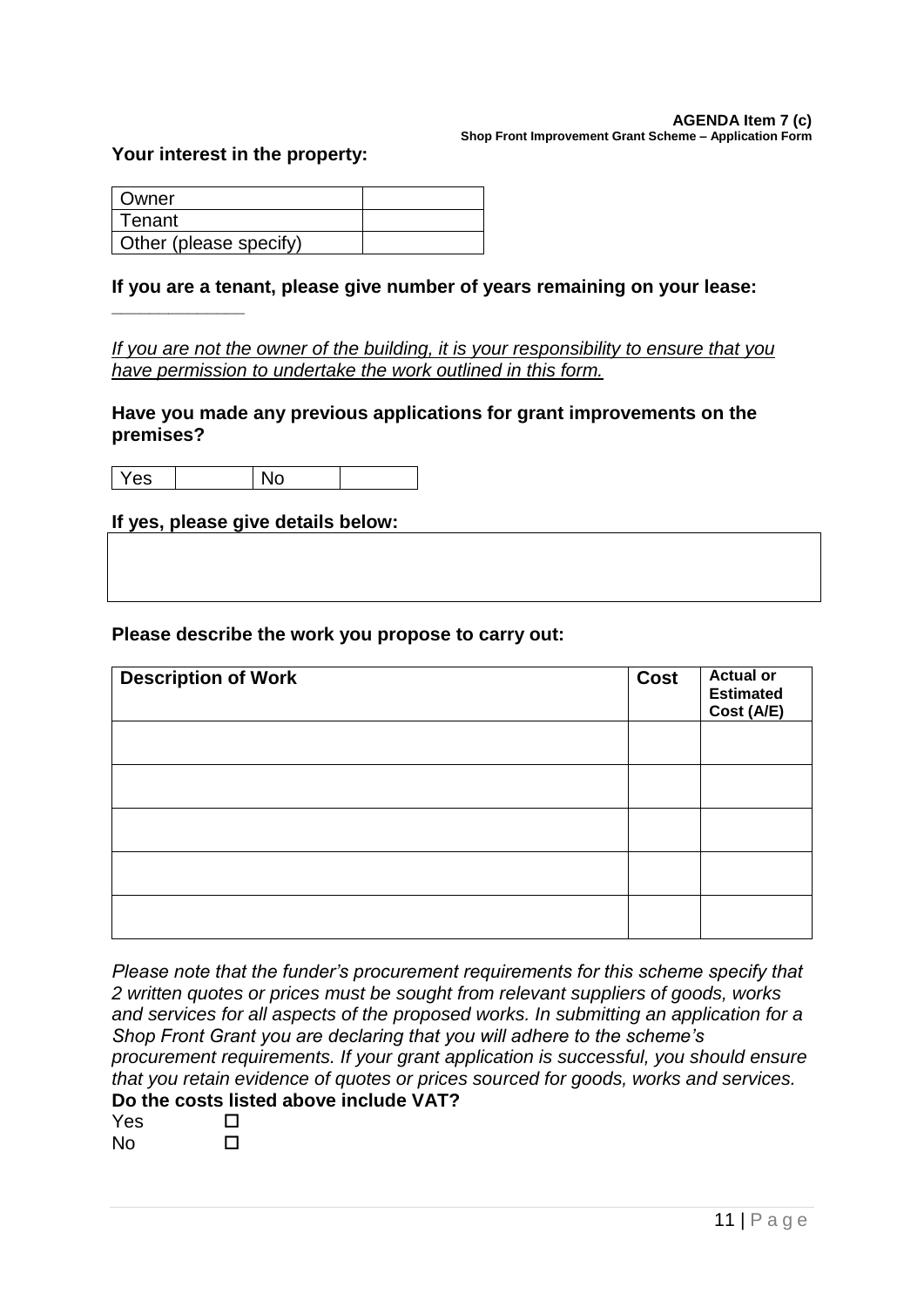#### **AGENDA Item 7 (c)**

**Shop Front Improvement Grant Scheme – Application Form How much funding are you seeking from the Shop Front Improvement Grant Scheme?**

£\_\_\_\_\_\_\_\_\_\_\_\_\_\_\_\_

**What is your expected start date for the work? \_\_\_\_\_\_\_\_\_\_\_\_\_\_ When do you expect the work to be completed? \_\_\_\_\_\_\_\_\_\_\_\_\_\_**

*Please note that all works must be completed by 30th June 2022.*

#### **Do you require any of the following permissions in order to undertake the proposed works?**

|                                  | Yes | Nο |
|----------------------------------|-----|----|
| <b>Planning Permission</b>       |     |    |
| <b>Building Control Approval</b> |     |    |
| <b>Listed Building Consent</b>   |     |    |
| <b>Advertising Consent</b>       |     |    |

*If you have answered 'Yes' to any of the items above, you will need to ensure that all necessary permissions and approvals have been granted before starting work. You may be required to supply evidence of permission to undertake the work, if your grant application is successful. If you are unsure of whether or not you require permission to undertake the work that you propose to carry out, please visit the Herefordshire Council planning advice at: https://www.herefordshire.gov.uk/planningservices/planning-services-1/2*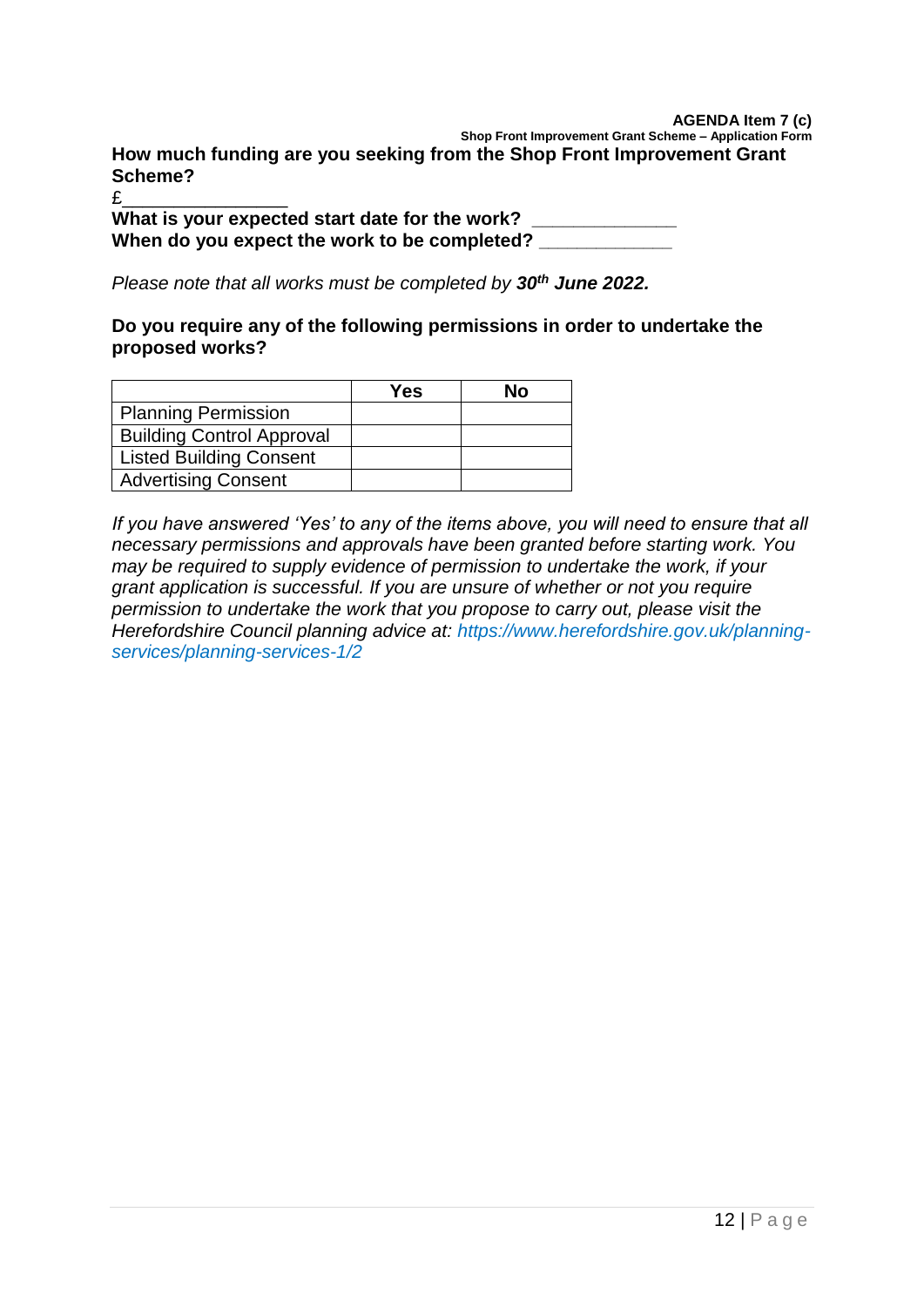## **DECLARATION**

I/we hereby declare that:

- I/we have read the terms and conditions and declare that the information given within this application form and any supporting material is correct to the best of my/our knowledge.
- I/we accept responsibility for ensuring that all necessary permissions, approvals and consents are in place for the work outlined in this application.
- I/we agree to adhere to all procurement and reporting requirements outlined in the Shop Front Improvement Grant Scheme Guidance documents.
- I/we understand that there is no appeal procedure, should this application be rejected.
- if I/we are awarded a grant by Leominster Town Council, it will only be used for the purposes outlined in this application and in accordance with any conditions specified.

#### Signature:

Position:

Date:

Completed Application Forms should be returned to:

Julie Debbage, Town Clerk, Leominster Town Council, 11 Corn Square, Leominster HR6 8YP

Tel: 01568 611734 email: [townclerk@leominstertowncouncil.gov.uk](mailto:townclerk@leominstertowncouncil.gov.uk)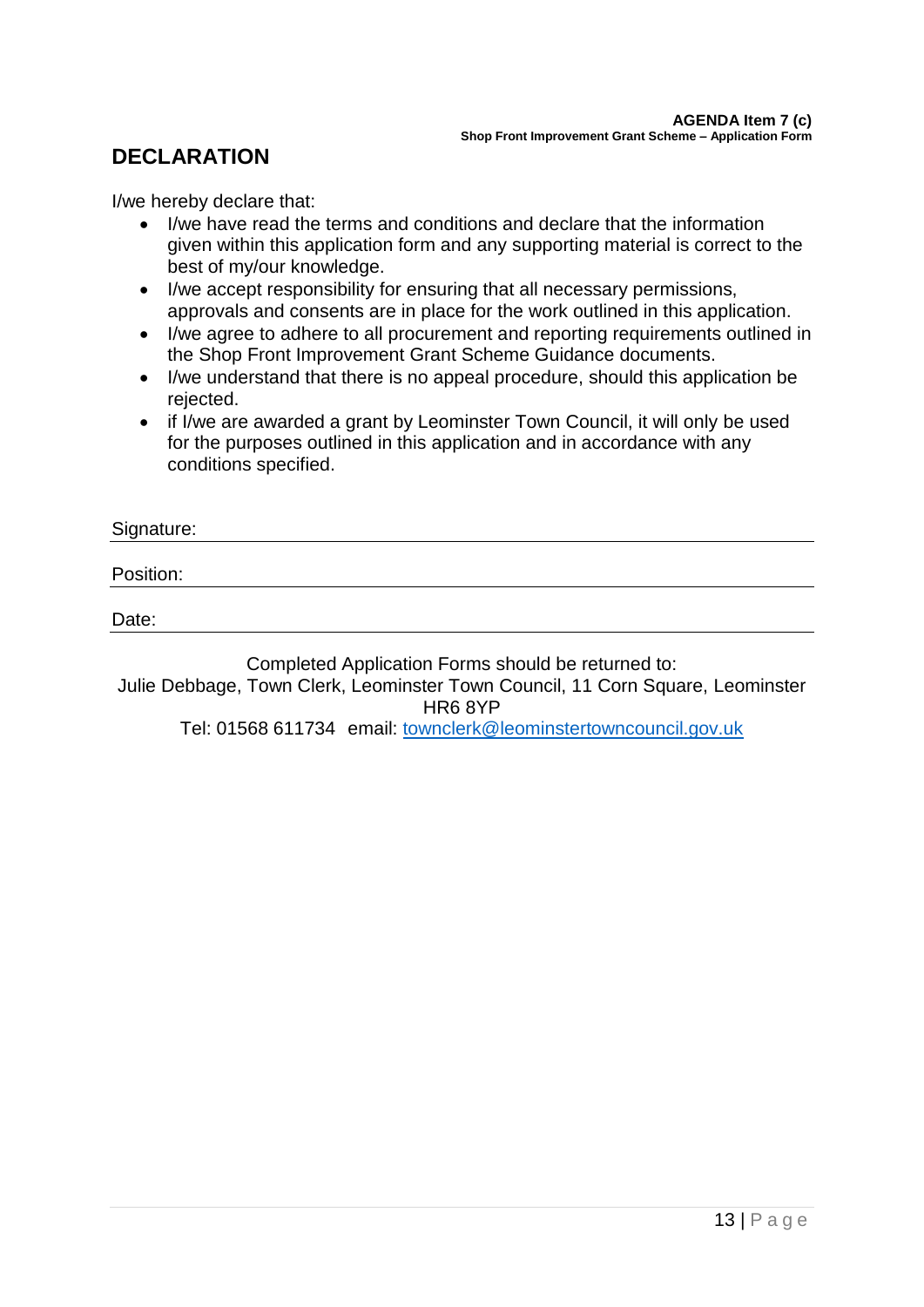## **Shop Front Improvement Grant Scheme - Guidance**

#### **Background**

- 1.1 Shop Front Improvement Grant Scheme is intended to assist shop owners, tenants and landlords to improve the external appearance of their premises.
- 1.2 This scheme is funded from the Government's Covid-19 Outbreak Management Funds grant as part of Herefordshire Council's Covid-19 recovery plan, supporting economic recovery and improving wellbeing in Herefordshire. The scheme will be administered by Leominster Town Council.
- 1.3 A budget of £10,000 has been allocated to fund a minimum of twenty grants of £500. Additional grants may be available if applications of less than £500 are received.
- 1.4 Leominster's historic centre contains the main retail area of the community. For this reason, the appearance of shop fronts, and the buildings of which they are a part, has a considerable impact and influence on the character of the town. A shop front that has been designed to reflect the character of the building and its surrounding area can add charm and vitality, making it attractive to shoppers and visitors alike.
- 1.5 The Shop Front Improvement Grant Scheme aims to help local businesses to maintain and improve their shop fronts in the centre of Leominster, helping to support the growth of local businesses while improving the local environment and raising the image of the town centre with both locals and visitors.
- 1.6 These guidance notes have been developed to help you understand the aims of the Shop Front Improvement Grant Scheme and how you can make a grant application.
- 1.7 If you would like to know more about the Shop Front Improvement Grant Scheme in Leominster, or have any queries regarding your application, please contact Julie Debbage, Town Clerk, at [townclerk@leominstertowncouncil.gov.uk](mailto:townclerk@leominstertowncouncil.gov.uk)

### **2. Who can apply?**

2.1 The Shop Front Improvement Grant Scheme is open to all freehold owners, tenants, and lease-holders with at least 3 years on their lease, of premises with commercial shop-frontage facing the street within the town of Leominster. Tenants must have the building owners' prior approval for any proposed works before submitting a grant application.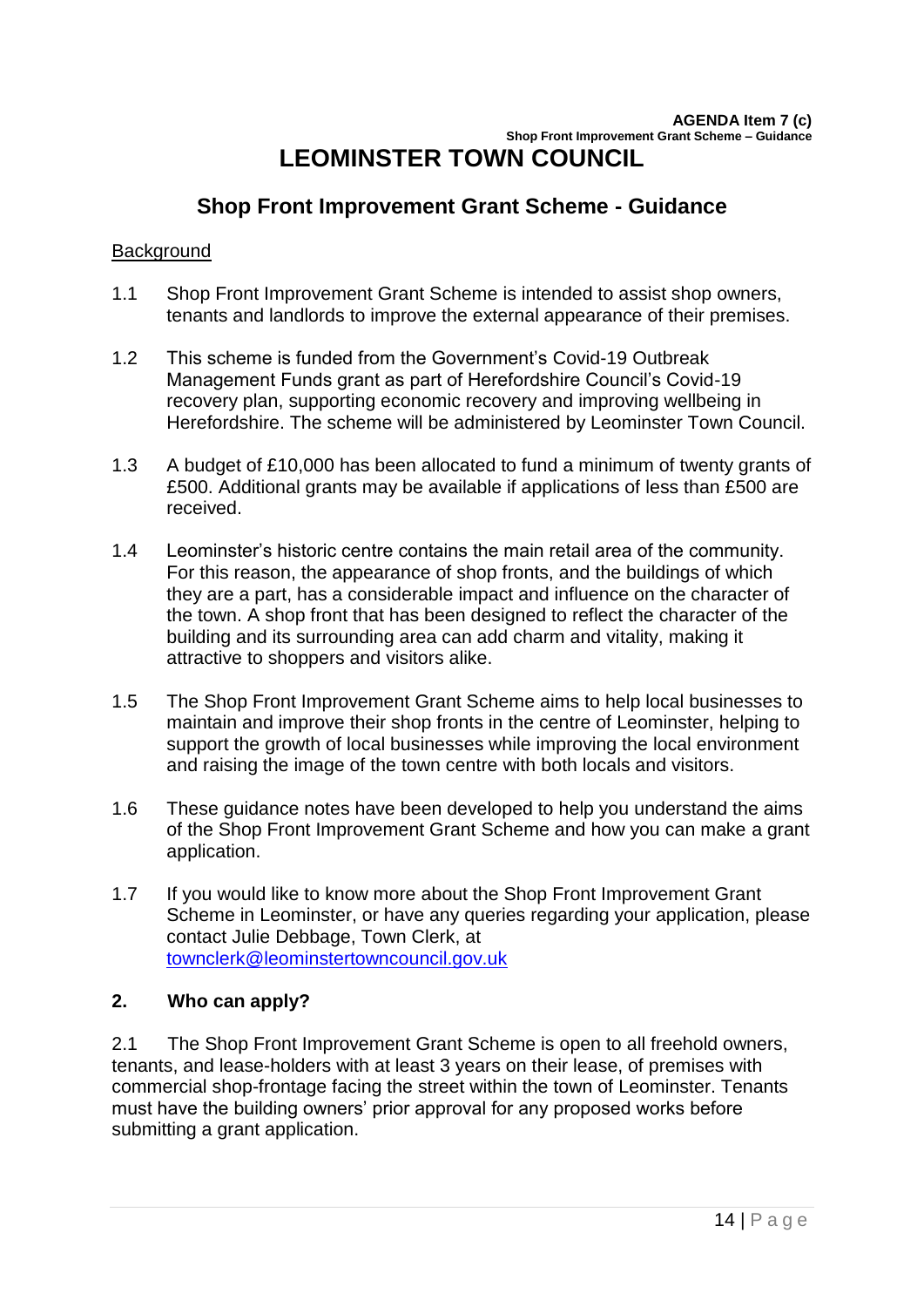- 2.2 Commercial premises include:
	- Shops including hairdressers, beauty salons, funeral directors, launderettes, dry cleaners etc.
	- Financial and professional services (e.g. accountants, estate agents, solicitors etc.)
	- Restaurants, public houses, cafes and food takeaways
	- Buildings that are being used to provide a community service.
- 2.3 Priority will be given to premises in Leominster's main shopping streets:
	- Broad Street
	- West Street
	- Rainbow Street
	- Burgess Street
	- **High Street**
	- Victoria Street
	- Corn Street
	- Butchers Row
	- Corn Square
	- Etnam Street
- 2.4 Applications for first floor improvement grants will be considered from the lease-holders, tenants and freehold owners of offices and residential property located above shops and businesses in the area outlined in 2.3.

### **3. What does the grant cover?**

- 3.1. Funding is available up to a maximum of £500. Any expenditure above £500 will have to be financed from alternative sources.
- 3.2 The maximum grant will be £500 per project in order to assist as many businesses as possible.
- 3.3. All works must be completed by **30th June 2022**.
- 3.4. Once funding is exhausted, no further applications will be considered.
- 3.5. Claims can only be made against actual physical works necessary to deliver the improvement, including labour and materials.
- 3.6 The funder's procurement requirements for this scheme specify that 2 written quotes or prices must be sought from relevant suppliers of goods, works and services for all aspects of the proposed works. In submitting an application for a Shop Front Grant you are declaring that you will adhere to the scheme's procurement requirements. If your grant application is successful, you should ensure that you retain evidence of quotes or prices sourced for goods, works and services, as we may need you to supply this documentation after the completion of the works.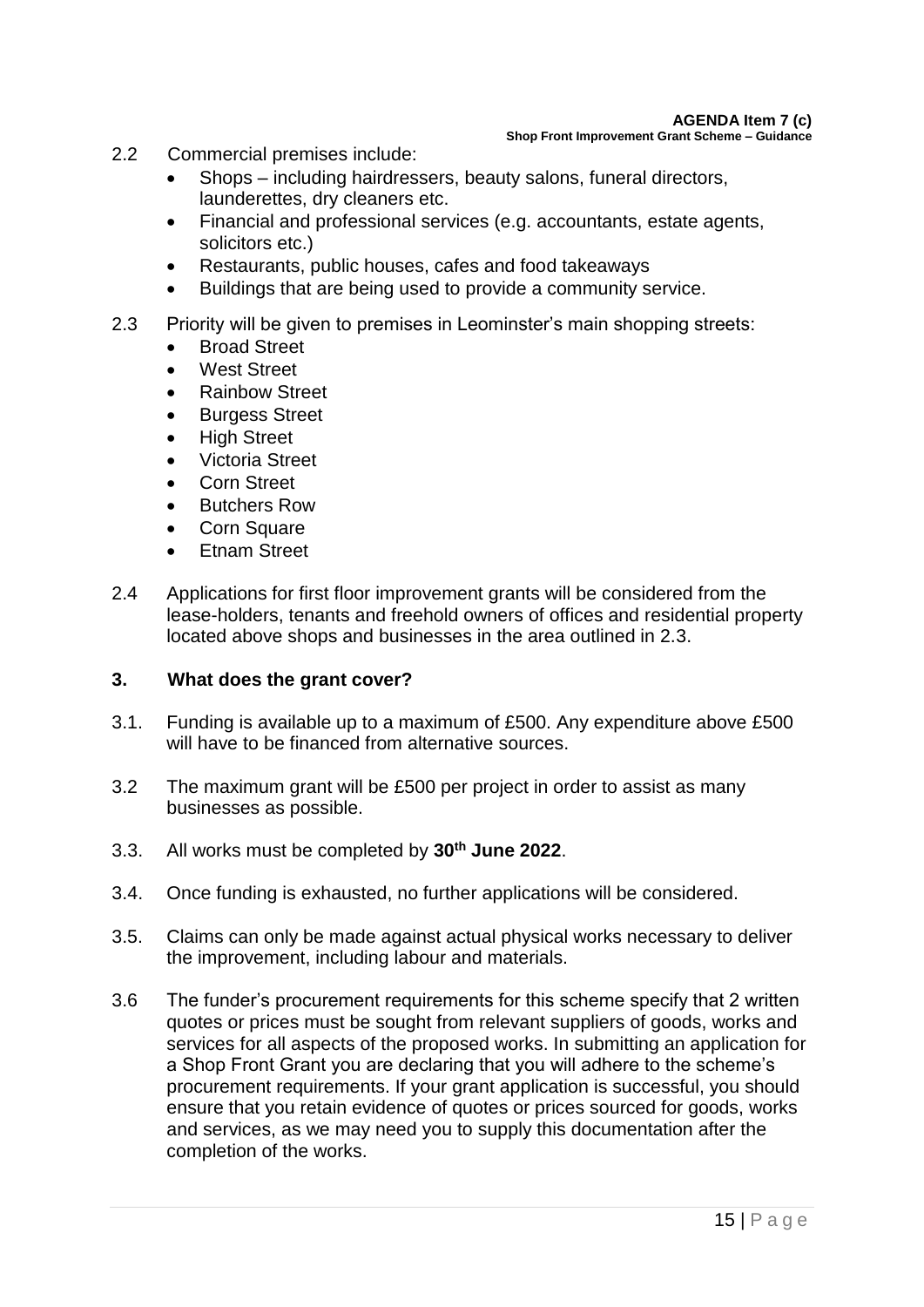**Shop Front Improvement Grant Scheme – Guidance**

- 3.7 The following work will be considered eligible for support:
	- new shop fronts;
	- repair and reinstatement of any part of a shop front fixture that is visible from the street;
	- re-instatement of original architectural features e.g. ornamental masonry, stucco and other applied finishes or details, historically patterned woodwork, ornamental metalwork or other features of historic significance:
	- repainting of shop front in suitable colours;
	- repair and reinstatement of guttering and downpipes to match historic materials;
	- repainting or re-rendering prominent elevations in suitable heritage colours;
	- repair of external stonework and brickwork and replacement of stonework or brick work;
	- re-pointing using traditional materials;
	- pedestrian access improvements to comply with the Disability Discrimination Act
	- external signage, subject to planning approval;
	- lighting, subject to planning approval.
- 3.8 All work is subject to the relevant permissions, approvals and consents being secured.
- 3.9 The scheme does not support:
	- works which have already been undertaken or any works which are started prior to a formal offer of grant funding being made;
	- structural repairs, including re-roofing;
	- internal repairs and alterations;
	- external shutters and other security devices (e.g. CCTV);
	- window display equipment;
	- internal security grilles and or security glazing (e.g. laminated or strengthened glass);
	- rear or side property frontage refurbishment connected to the business premises;
	- recoverable VAT.
- 3.10 The scheme will only provide grants to premises in the eligible area. Please note that grants are discretionary and subject to availability of funds. The inclusion of a building within an eligible area does not give any automatic entitlement to a grant.
- 3.11 Please note that you may require planning permission if you are making major alterations to your shop front and it is recommended that you seek advice from the Herefordshire Planning Department prior to submitting a grant application and commencing works.